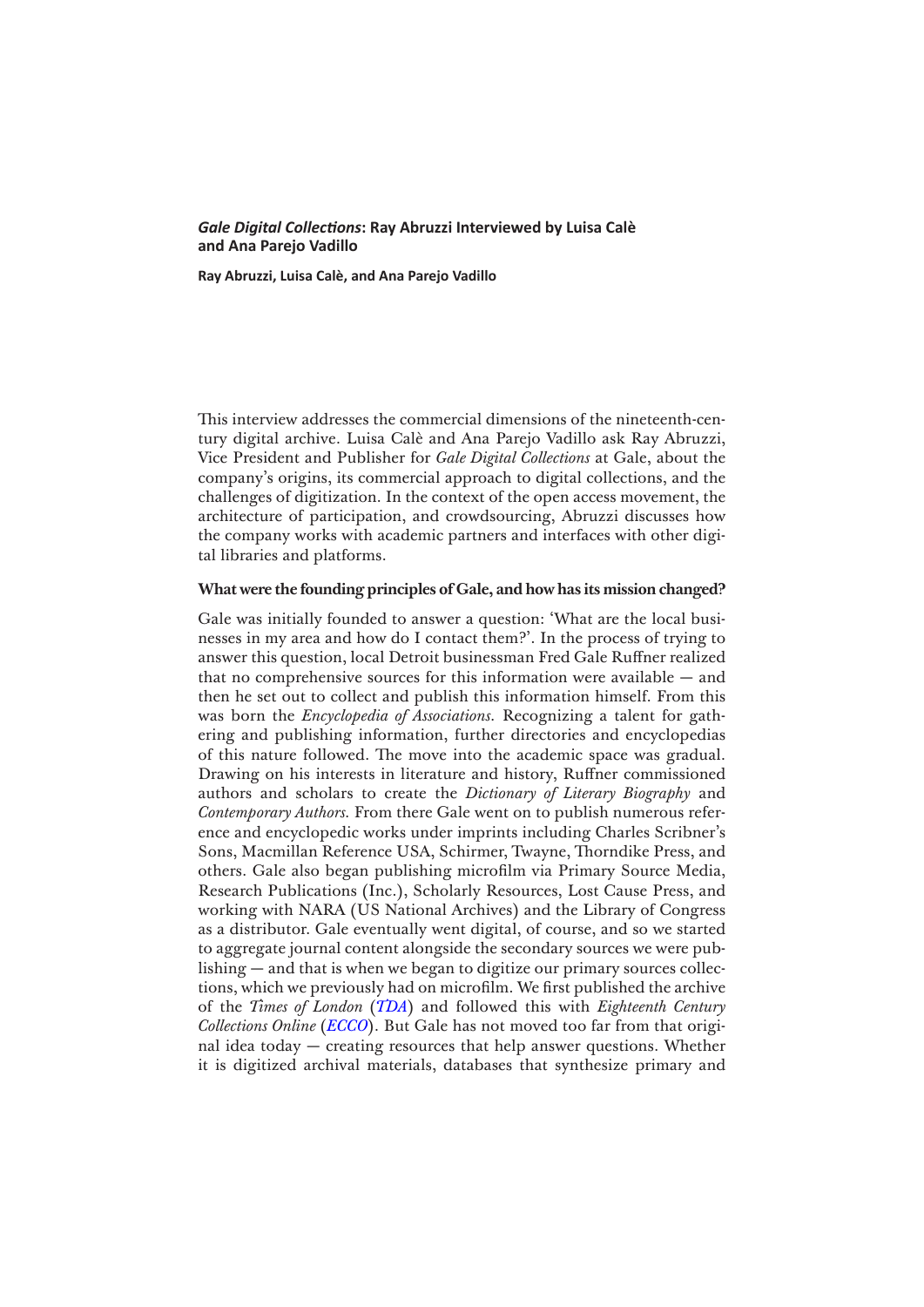secondary sources for students, or journal aggregations, Gale's primary mission is to help people answer questions and pose new ones. Our official credo is: we believe in the power and joy of learning. We are enriching relationships and advancing the way you learn and research. We are touching the lives of millions of people globally every day — one person at a time.

With our archives (*Gale Digital Collections*), this mission is expressed by providing content  $-$  and now the 'data' behind that content  $-$  in ways which help students and researchers pose and answer questions against 250 million page-images of primary sources spanning seven centuries.

#### **How do you see Gale in relation to other digital libraries?**

Gale is a 'digital library' when viewed in the aggregate of its component products, but Gale publishes up and down the educational chain, from early literacy education products like *Miss Humblebee's Academy* to hardcore research collections like *State Papers Online*. As such, this material is not all discoverable in one place — that would not make sense for users or for their needs, and hence, we are not quite a 'digital library' in that way — perhaps we are 'many' digital libraries, each one suited to the needs of a particular set of users.

With *Gale Digital Collections* (*GDC*) we partner with over three hundred libraries, archives, commercial publishers, and other content repositories around the world to create unique digital collections which meet the needs of students, faculty, and researchers, while satisfying the collection principles of academic libraries. *GDC*, especially given that *Artemis: Primary Sources* does unite all (almost all!) of this content on one research platform, can be considered one of those many Gale digital libraries.

Acknowledging that Gale is a commercial publisher, *GDC*'s major difference from other digital libraries, public and commercial, is in the way we present our content. As the body of open access material grows and as our competition in the commercial space attempts to displace Gale as the leading humanities publisher, our driving principle is to present content in ways that tie directly to educational and research outcomes to seamlessly deliver content in ways that match the workflows and goals of our users. Making content available is not enough; making it available to 'me' in ways that suit 'my goals' is the key to value and to making archival digitized content not just available but engaging. Useful.

**From Google to other articulations of the cloud library, the open access movement advocates a digital library without paywalls. How does Gale engage with these initiatives?**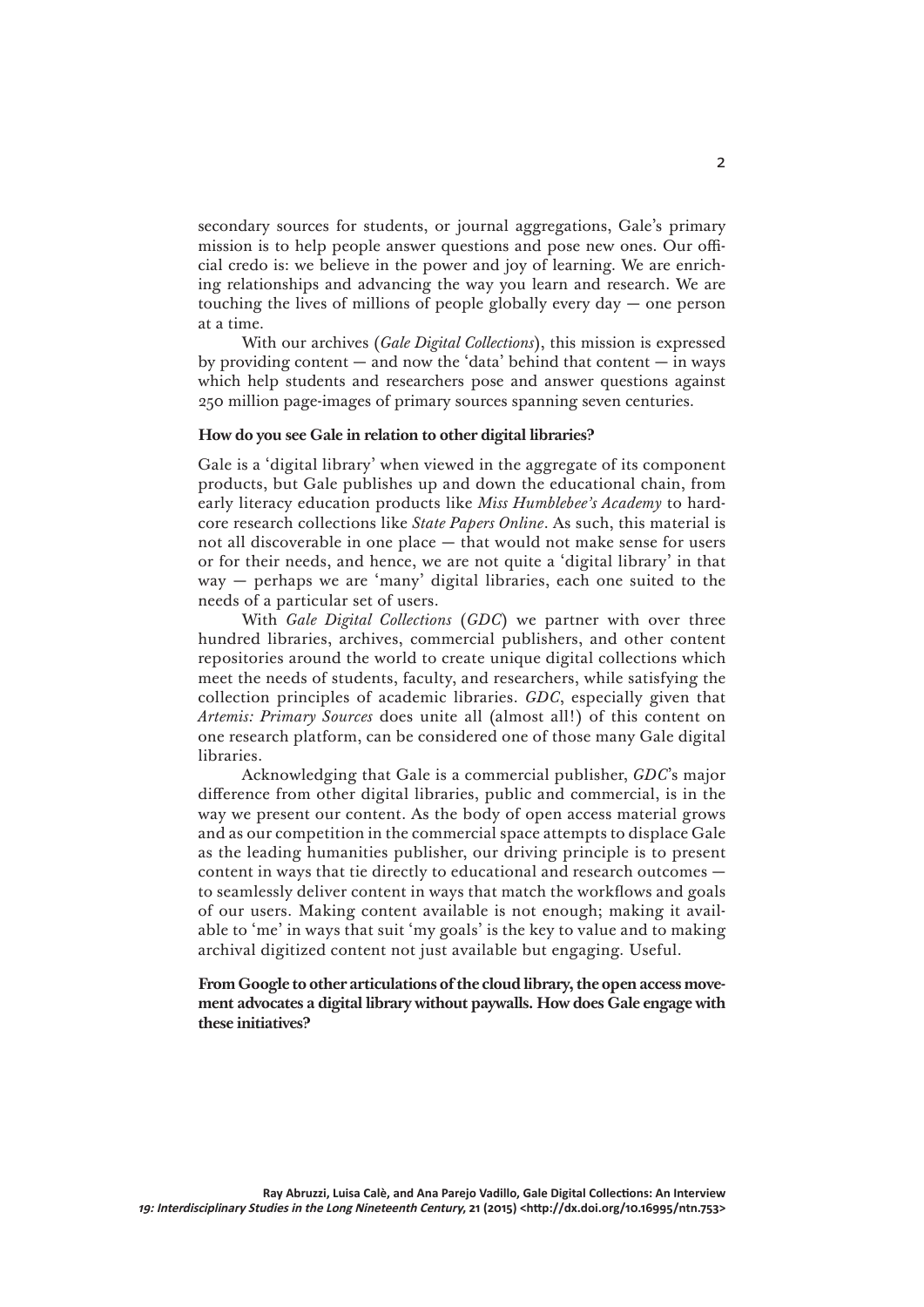Gale makes our metadata available to many organizations, from library discovery services to Google, DPLA, OCLC, CRL, and others. There is no illusion, here, to be clear. Gale is a for-profit company, engaged in digitizing archives to drive revenue goals. That mercenary bit out of the way, we work closely with the academic community and we offer several value propositions:

- Funding: we digitize content that libraries and archives often cannot (lack of funding, infrastructure, expertise, etc.).
- Preservation: we pay for conservation analogue content is given back in better physical condition than when we encountered it.
- Surrogates: users can now use facsimiles as opposed to analogue content, unless direct access is appropriate, saving wear and tear on the documents — particularly newspapers and unique manuscripts.
- Access: through Gale, content from 'your' archive is now available simultaneously around the world, enabling new levels of simultaneous research and scholarship, which extends to students.
- Metadata and cataloguing: Gale provides detailed metadata and improved bibliographic records back to every archive we work with.
- Editorial: Gale works with library partners around the world, not working with just what is available or on hand in one institution or region or country, but actively matching up archives from around the world to create globally useful resources, saving time and travel budgets for the academic community.
- Discoverability: beyond Gale's own marketing and sales efforts to publicize collections, Gale also works with all of the major discovery engines to ensure that interested parties can find relevant content.

# **What economic models do you think will be needed or can be implemented to sustain nineteenth-century digital archives and the labour underpinning them? If it is important that such resources be open to all, who should pay?**

Gale believes — well, *I* believe, to be precise — that many of the most useful and sustainable digitization projects undertaken have been funded by commercial entities like Gale simply because of the investment required and the resources available to put those investments to work. That is not a mark of disrespect to any of the great efforts that continue to grow in the open access world. As you know, even in an open access collection — someone, somewhere, paid to create that collection and someone needs to maintain that collection. It is not simply 'free' and you can see that a lack of ongoing investment or sustainable funding has had negative effects on some of the older open access digital resources. They are growing clunkier, outdated,

3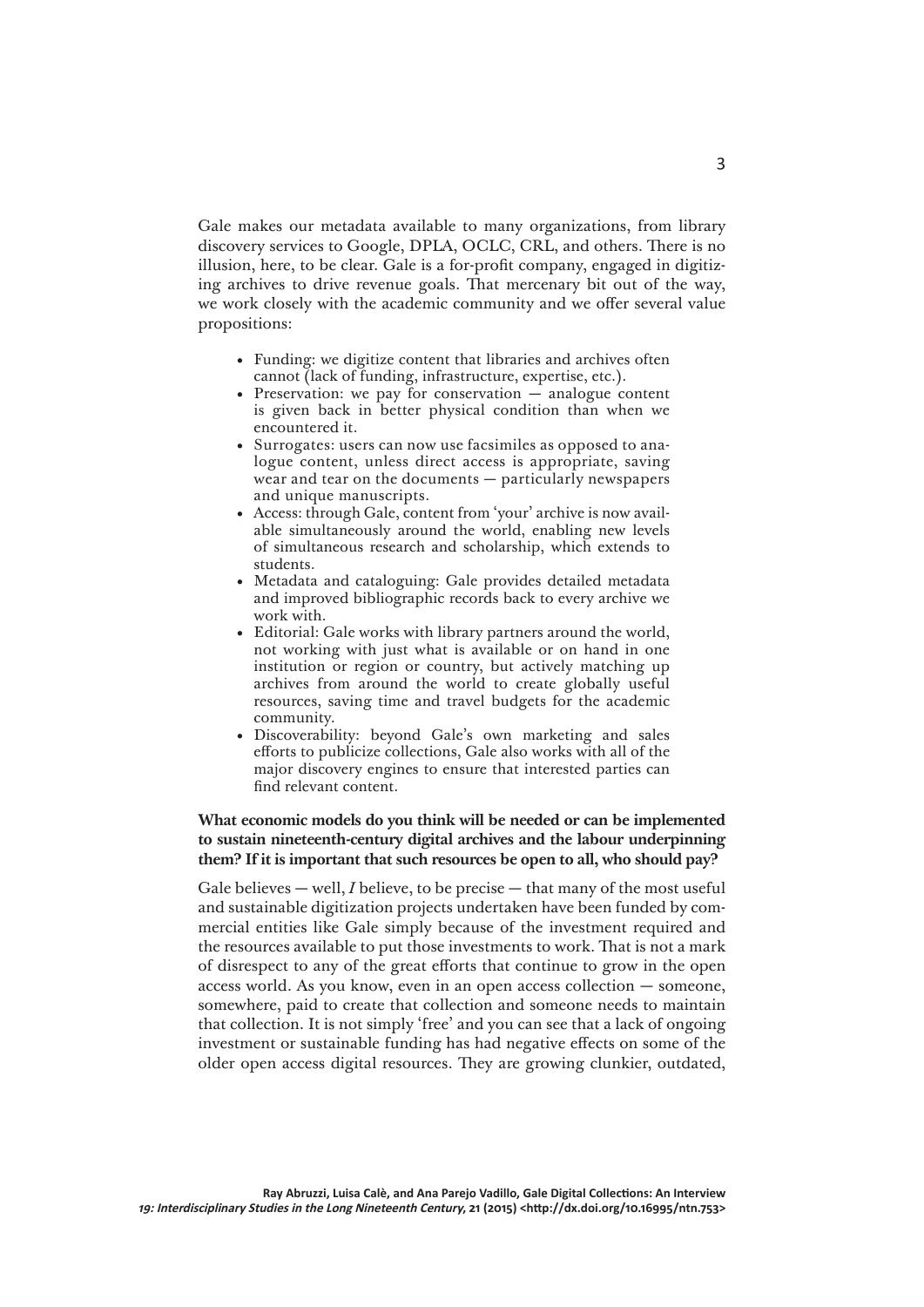and some are simply disappearing, having been built on outdated technologies and due to the lack of investment and funding to support upkeep and updates. I also believe that the sheer focus of economic gain means that the end products Gale produces each year will be valuable to the academic community and sustainable as a commodity held by a business. We keep our interests alive and continually improve on them to make sure they are relevant and discoverable. Speaking plainly, this means that Gale:

- Delivers digital images, OCR, and metadata to all of our partners for their content.
- Often enables those partners to make those digital images immediately available for free, onsite. (We never seek to restrict access to the analogue materials.)
- Puts terms in place that allow every partner to make those images and metadata available for open access worldwide within reasonable timeframes.

Gale does not tie up digitized content in perpetuity, and we sign agreements that enable our partners to work with open access repositories after the exclusivity period, as they see fit. I do not know how to create a sustainable open access model that will not require some form of shared costing between the users and those who maintain the collection. There are many models in place but all of them have some type of funding that created them and will need some funding source to keep them maintained and relevant. I do not believe that 'free for everyone' is a working model for sustainable publishing. Continued investment is necessary to keep digital content not just 'alive', but available in ways that adapt to changing technologies — and changing methods of research.

# **What do you think are the most exciting emerging or potential practices around the nineteenth-century digital archive, and what social or technological barriers, if any, are hindering them?**

The most exciting thing in the world of *Gale Digital Collections*, *[NCCO](http://gale.cengage.co.uk/product-highlights/history/nineteenth-century-collections-online.aspx)* included, relates to textual analysis and data mining (TDM). Gale announced that the data for our *GDC* programme would be made available to libraries almost a year ago, and since then we have gone beyond that solution to improve the TDM tools available through our *Gale Artemis: Primary Sources* platform, including Term Clusters and Term Frequency. We are about to announce a new, cloud-based data 'playground' which will feed into the many ways digital humanities (DH) researchers want to access and analyse historical works as data.

Some of the barriers in DH right now are in expertise and infrastructure  $-$  it is not a light task for a library to grow a Digital Humanities Centre or other similar resource to support research and scholarship in this area. Training and investment are necessary to support DH activities in the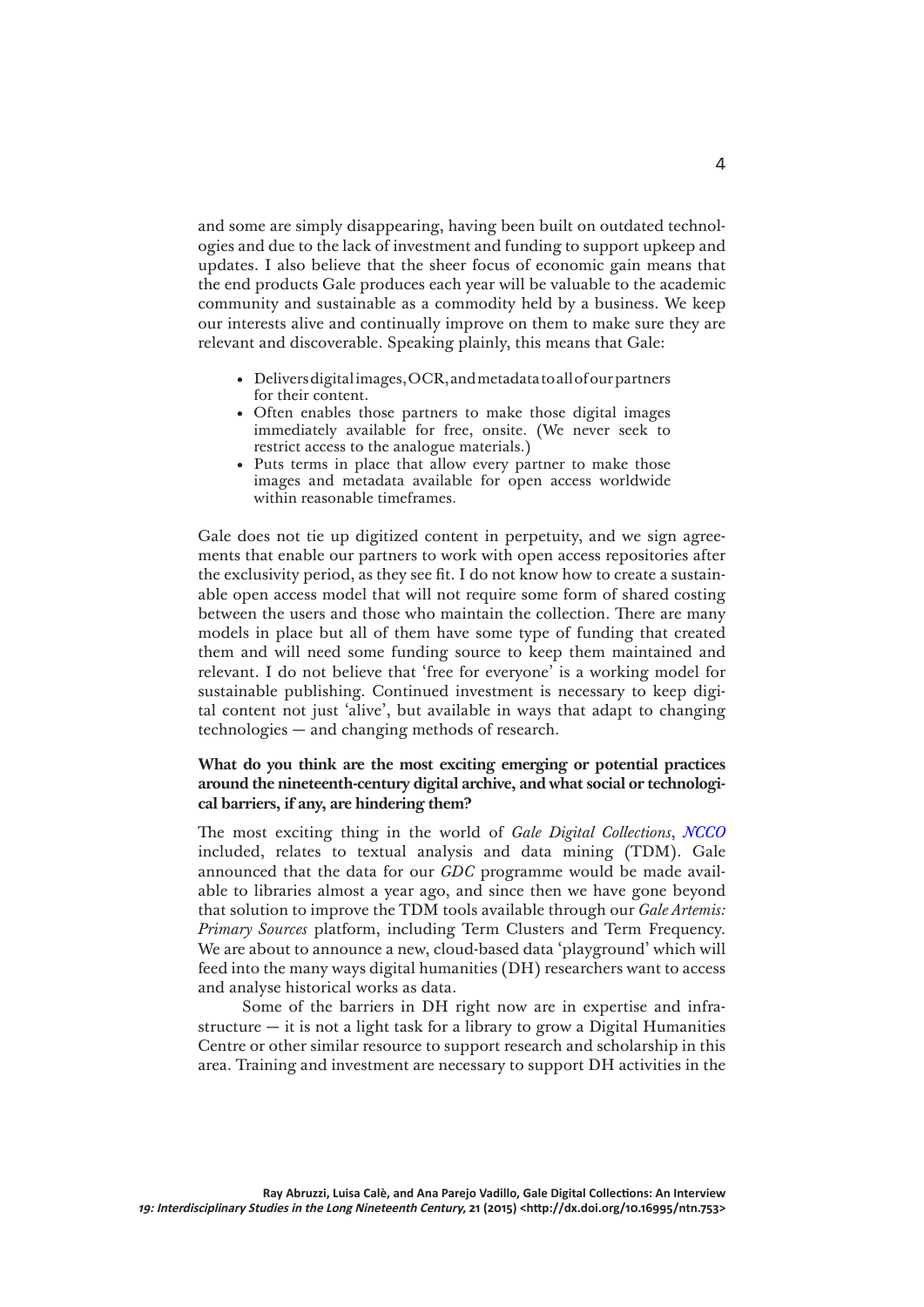emerging fields of digital research, and not every library is supported in their efforts to build up resources in this area.

#### **Digital knowledges**

# **How do you determine what to digitize? What drives your different digitization projects?**

Gale's background and expertise as a publisher uniquely positions us as a leader in the digitization of historical works. We work with advisors and editors from the research and curatorial worlds to identify collections of interest, and then align collections across repositories to fit curricula and to advance research. Our products are driven by the same drivers in academia — Gale looks for opportunities in what is new, what is interesting, and what is going to move ideas forward — the only difference is that our projects are commercial products. They are also *timely* products. Gale is there to support growing fields and emerging sections of research within the humanities, and we are 100 per cent committed to digital humanities as both a leader and a participant.

# **How do you create a product? (I am thinking of packages of different digitized nineteenth-century materials.)**

The driving forces around creating *NCCO* modules were derived from the fields of research themselves. There are so many disciplines studying/flowing through the nineteenth century that at best we could only be 'provisionally comprehensive'. Gale recruited a board of eminent scholars and archivists to help us determine the key topic we wanted to cover and we sat down in a room for a few intensive days, and we came up with a plan.

With *ECCO*, we had the Eighteenth-Century (now English) Short Title Catalogue (ESTC) as a bibliography to work from. For *NCCO*, the [Advisory Board](http://gale.cengage.co.uk/product-highlights/history/nineteenth-century-collections-online/ncco-advisory-board.aspx) quickly realized that the Nineteenth-Century Short Title Catalogue (NSTC) was not enough (as it relates to the goal of this project), and that we would need to break down the archives into digestible but meaningful pieces. We also realized that building this resource would take several years (not an easy sell to a commercial publisher).

The noted scholars and bibliographers on the Advisory Board include:

[Hilary Fraser](http://www.bbk.ac.uk/english/our-staff/full-time-academic-staff/fraser) Birkbeck, University of London Executive Dean, School of Arts Director, Birkbeck Centre for Nineteenth-Century Studies

[Tatiana Holway](http://www.pbs.org/wgbh/masterpiece/littledorrit/scholar.html)

Independent Scholar, Author, Researcher, and Editor Specializing in nineteenth-century social sciences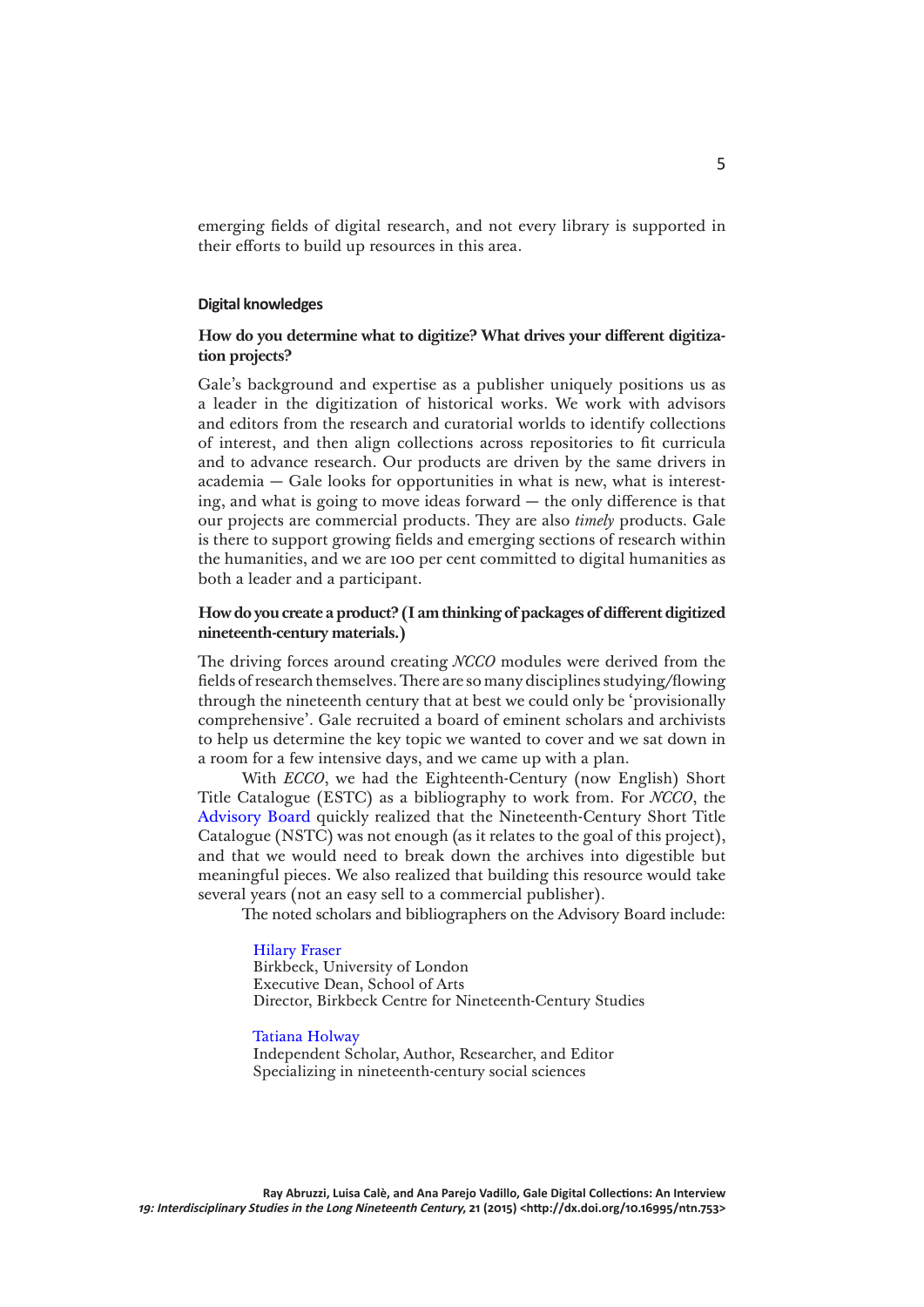#### [Dominique Kalifa](https://www.univ-paris1.fr/unites-de-recherche/crhxix/membres/kalifa-dominique/)

University of Paris 1 Pantheon-Sorbonne French Historian and Professor Head of the Doctoral School of History and Director of the Centre of 19th Century History

#### [H. K. Kaul](http://delnet.nic.in/dr-kaul-biography.htm)

Founder and Director of DELNET- Developing Library Network (India)

#### [Jerome McGann](http://www2.iath.virginia.edu/jjm2f/vita.html)

University of Virginia John Stewart Bryan University Professor Founder and Co-Director of Networked Infrastructure for Nineteenth-Century Electronic Scholarship (NINES)

### [Joris Van Eijnatten](http://www.uu.nl/staff/JvanEijnatten/0)

Utrecht University Professor of Cultural History Chair of the section 'History of Culture, Mentalities and Ideas since 1500'

That plan put *NCCO* into over one hundred libraries worldwide in six months, with digitized content from over one hundred libraries and archives, and eventually amounting to almost thirty million pages of content never before available in digital format to students around the world. While *NCCO* is no longer an active programme — we are not planning new modules at this time — libraries continue to acquire this product, and there are over two hundred institutions with access to it around the world. *NCCO* greatly expanded the resources available to thousands if not millions of researchers in nineteenth-century studies, and Gale had similar success in the next two years of *NCCO*, releasing twelve archives in all to reach that thirty million page mark.

#### **Description**

## **What is your philosophy regarding the process of digitization, for example, for your collection of nineteenth-century periodicals or nineteenthcentury manuscripts?**

Our philosophy goes back to Fred Ruffner — answer questions, solve problems, and build a resource that is more useful than the current resources available.

### **Is there a quality control of the product? What does that entail?**

Gale has developed a sophisticated quality control system that allows for quick and accurate review of all images and metadata: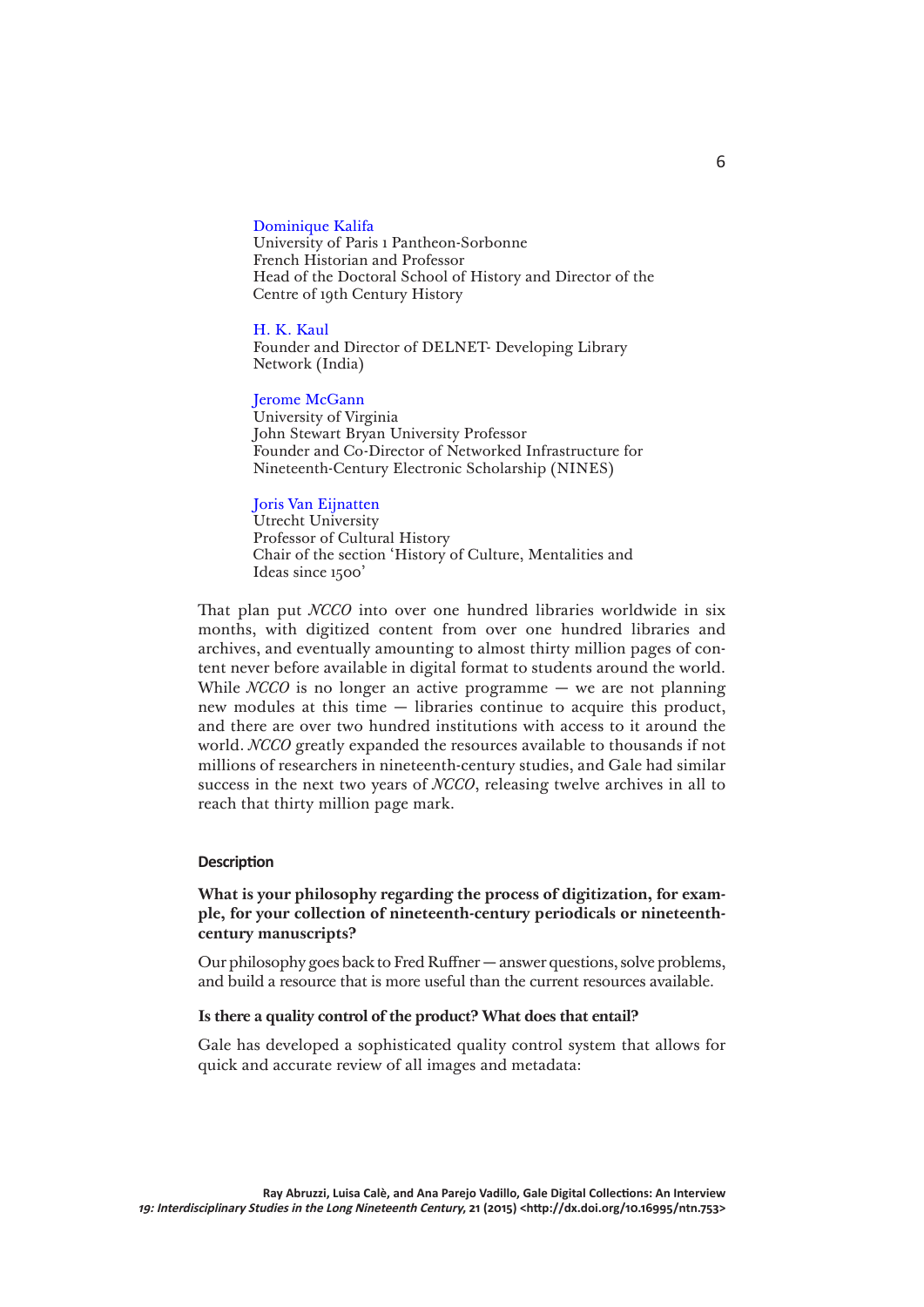- All XML is parsed/validated against the Gale DTD.
- Fixed XML values are validated against lists of predefined control lists.
- Internal quality control operators view every image and metadata element.
- Image quality is inspected.
- Title level metadata is reviewed to ensure strict adherence to capture requirements.
- Every captured page element is reviewed against the source image for accuracy.
- Image coordinates in support of hit-term highlighting are spot checked for accuracy.
- Rejected pages are sent back for rework and then put back in the queue for review.

### **What projects are you currently working on?**

The team behind *Gale Digital Collections* are developing a number of new products, some of which still have working titles, but here is the current view:

- Archives of Human Sexuality and Identity:
	- о Part I: LGBTQ Activism and the HIV/AIDS Crisis, 1940– 200X (March 2016)
	- о Part II: Erotica: 18th and 19th Century Erotic Literature (tbd)
	- о Part III: LGBTQ: Hidden Archives, 18th–20th Century (tbd)
- American Fiction, 1774–1920 (March 2016)
- US Declassified Documents Online (1 million pages, with an additional 5000 documents annually) (December 2016)
- Brazilian and Portuguese History and Culture Online: Oliveira Lima Library Monographs (March 2016)
- Early Arabic Printed Books from the British Library (1475–1900)  $(December 2016) - this is a revolutionary product in that we$ have managed to OCR early Arabic!
- The Telegraph Historical Archive, 1855-2000 (December 2016)
- China from Empire to Republic: Missionary, Sinology, and Literary Periodicals, 1817–1949 (March 2016)
- 19th Century British Newspapers, Part V (March 2016)

We just released two collections important to nineteenth-century studies: Crime, Punishment and Popular Culture, 1790–1920; and Smithsonian Collections Online: The Evolution of Flight, 1784–1991.

### **What is your most used archive?**

Most used and 'most impactful' are different questions. The straightforward answer is the *Times Digital Archive*, but the most impactful — so far has to be  $NCCO$  — we have changed the scope, depth, the very dimensions of research possibilities with this programme. References and citations to *NCCO* show up every month, though it is tricky to track; students (and even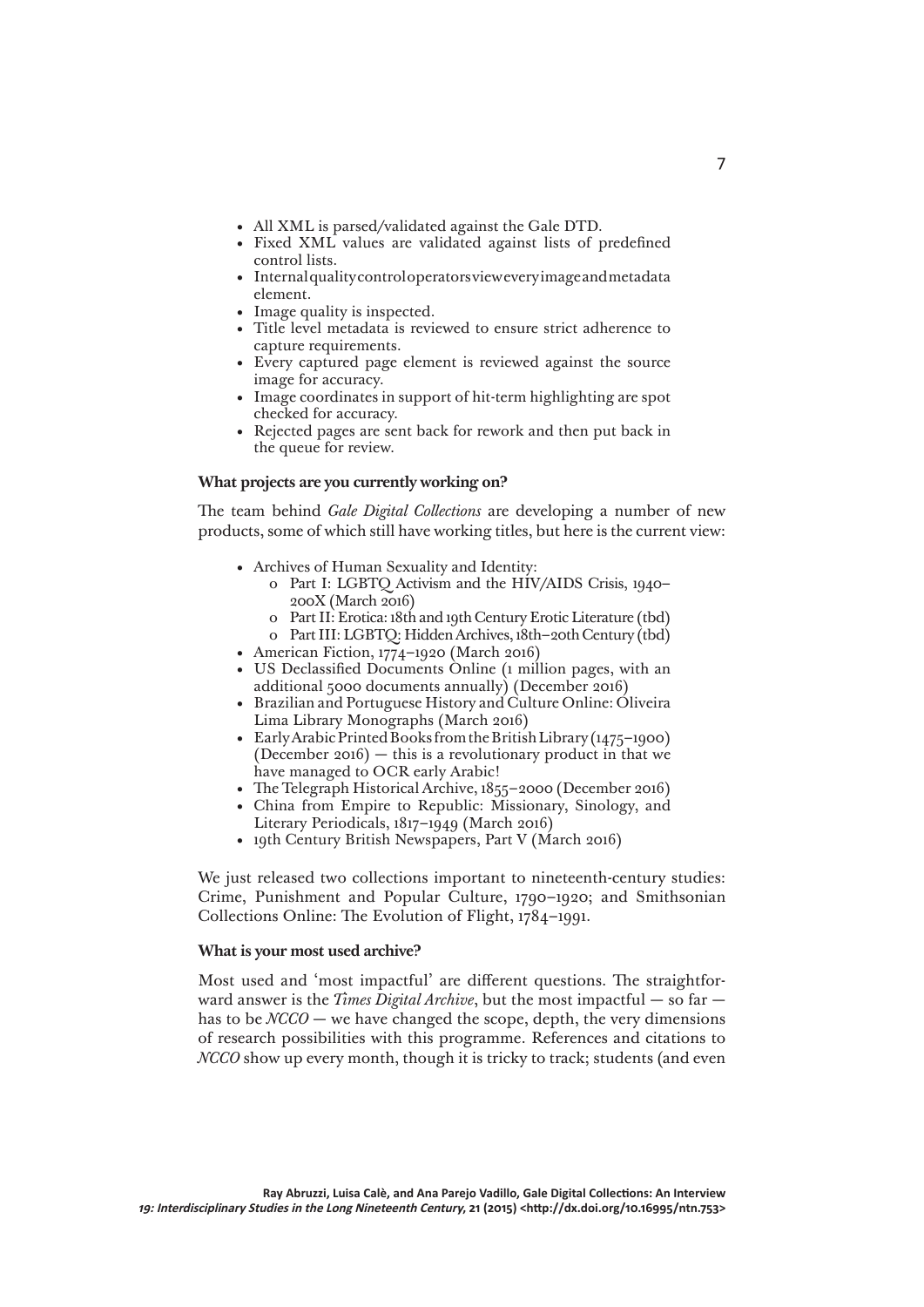those who should know better) cite the physical documents and not the database, so it is hard to measure citations to *NCCO* itself.

# **What were the challenges of digitizing nineteenth-century manuscripts?**

Hmm. They were legion! The main challenge around digitizing nineteenthcentury manuscripts is the condition of the source material. Manuscript content has many characteristics that need to be considered before digitizing. Deterioration, tight bindings, water/fire damage, and the presence of mould are some of the challenges found in this material. We also often find oversized materials, which can be time-consuming to capture due to the handling of such large items.

Another challenge is the quality of the existing metadata and bibliographic records. Depending on when the material was accessed by a library or archive, how much time and resources were available for cataloguing, and many other factors, manuscript collections can often have very sparse catalogue records. Gale spends a lot of time and resources — working with our library partners — just verifying what is and is not in a collection, as part of the digitization process.

A good example: Lord Chamberlain's Plays from the British Library (part of *NCCO: British Theatre, Music and Literature, High and Popular Culture*). We estimated the digitization of that collection about thirty weeks' time, assuming a certain number of documents per week, and that we would capture titles, authors, and dates from each play. We also accounted time for extensive conservation work. We *vastly* underestimated the amount of conservation needed. In reality, this took two years and we spent much more time and money, and it required more expertise and effort (qualified and quantified, in the end), than we ever planned. The end result, though, was the most beautiful and amazing record of nineteenth-century British theatre that has ever been created. In conjunction with the other component collections of that archive, it is the most amazing resource I have ever worked on . . . so far.

### **What technologies have you been using?**

On the scanning side — capturing page images — we use three types of technologies based on the type and condition of the source material. Flatbed scanners are used for loose leaf, and book scanners with cradles that support the book are used to scan most monograph material. We also are big proponents of a third technology, which is using Kirtas/auto-book-turning capture. Our internal tests have shown that this equipment, when used in manual mode, is very gentle on the material while providing excellent quality scans.

On the conversion side we are using the latest version of ABBYY for OCR. We have worked closely with them throughout the years to tweak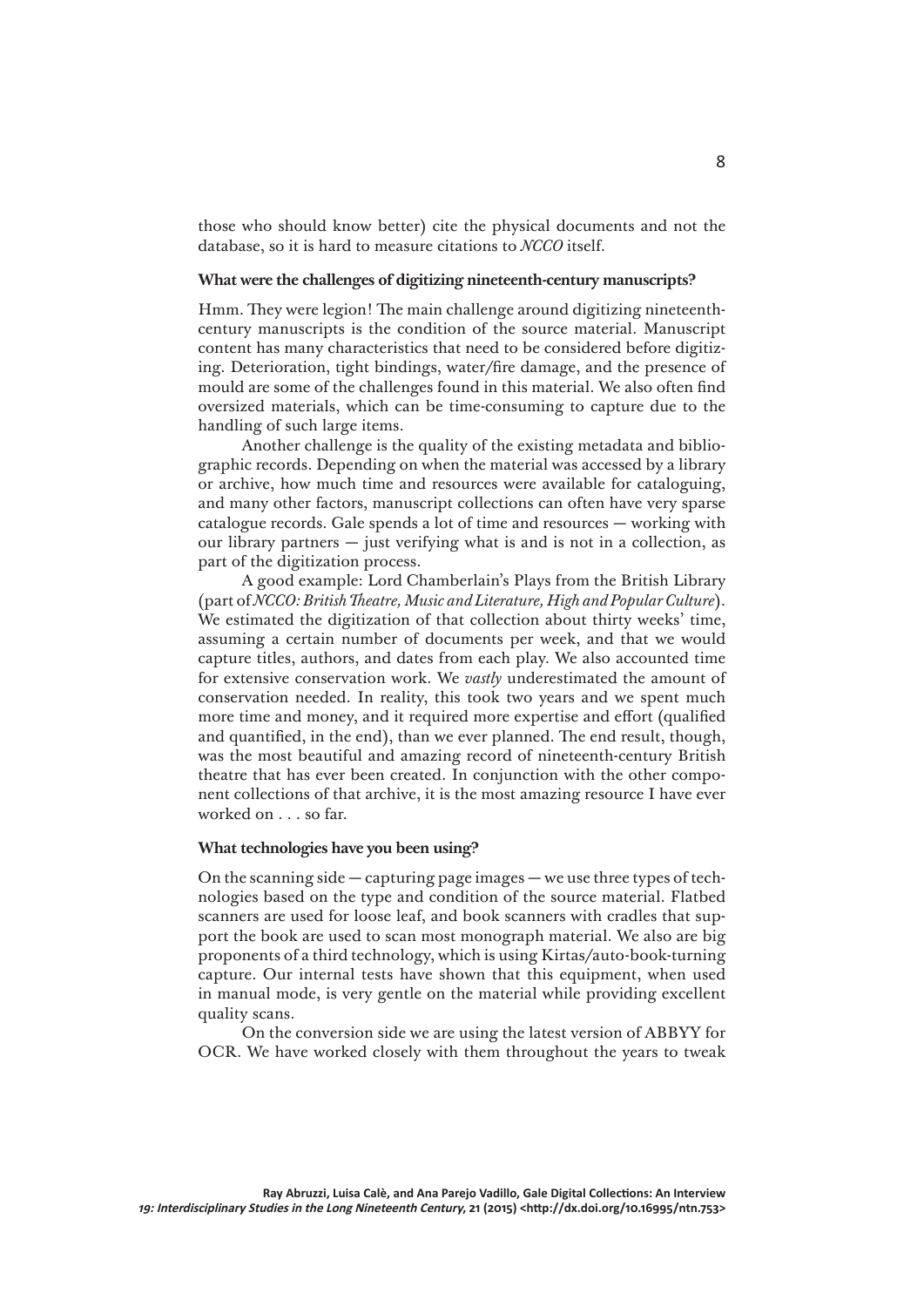their engine for the types of material we capture. We have also implemented a workflow solution for capturing names, places, and dates from handwritten manuscripts. This allows us to add a new degree of value to researchers, giving them the ability to discover and research this valuable content more easily. We have also seen the citation of manuscript materials increase since adding this new depth to the searchability of the material.

#### **What has been the aim: visibility? accessibility? preservation?**

The aim of products like *NCCO* touches on all three of those points, but to that list I would add another layer to the point around access. In the past, using a collection like Lord Chamberlain's Plays was the privilege of established scholars, faculty, and particularly promising graduate students. Getting access to a unique, valuable, and fragile collection of manuscripts was no easy feat. It took a certain level of 'clearance' from the institution, it took money to actually travel to that institution, and it took a lot of time to work through the boxes, folders, and documents to find what you were looking for — and then to do your actual research. All of that has been greatly sped up, and what's more, students and researchers of any level and at any point in their academic career can now access these documents. Access has been significantly democratized through commercialization — acknowledging again that not every school will own these collections.

#### **Geographies of the nineteenth-century digital archive**

**Do you see different digital cultures (and economies) regarding nineteenthcentury materials emerging? For example, the US, Europe, Asia, etc.** 

Yes, some countries certainly prioritize nineteenth-century studies over other fields of research, while others favour STEM content. Recently, we are seeing emerging interest in nineteenth-century studies in the Middle East and Asia, particularly for local-language content.

### **Is the nineteenth-century market global? How do you deal with the specificities of cultures and nations?**

Yes, there is worldwide interest but it can be quite regional and specific, in terms of the materials they are seeking for research and analysis. That said, collections like *ECCO* and *NCCO*, and periodical archives such as *National Geographic* and *The Economist* travel quite far, in terms of interest and acquisition by libraries.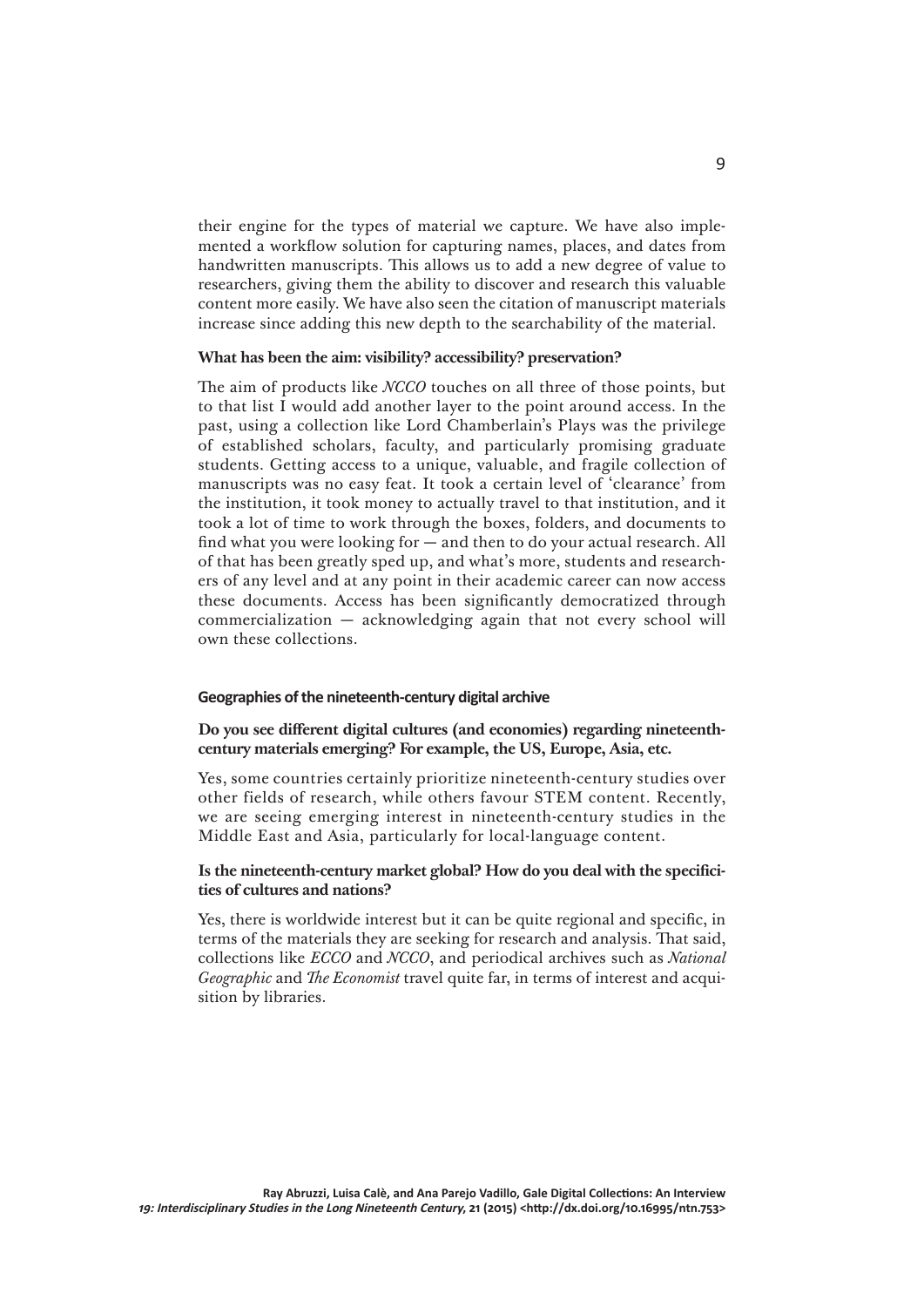#### **Architectures of participation**

## **In 2004 Tim O'Reilly defined Web 2.0 as 'the architecture of participation', a system 'designed for user contribution'. What is the philosophy of Gale?**

As a commercial publisher, Gale does not open its collections for user contributions. On our research platform, *Artemis: Primary Sources*, we do offer the ability to log in, as an individual or as a group (say, a study group) for project-based research, and users can add tags and annotations, save and share documents, etc. As we are publishing primary sources, we do not allow for users to add secondary analysis or commentary. I do not believe our customers would be keen for that, either. There are other outlets for analysis and commentary, of course  $-$  and, to be frank, very few use the available option to add public tags to our collections.

### **How does Gale interface with other platforms?**

*Gale Digital Collections* are indexed on the various library products for discovery, and, in at least one case, are directly cross-searchable with other products from other publishers. I have been trying to bring other publishers to the table to discuss broadening the range of cross-searchable primary source collections but I have met with little success. Gale's door is still open for those publishers. It is my strong belief that researchers and students (not to put too fine a point on that distinction) would benefit greatly from being able to search related resources in a research atmosphere geared to primary sources as opposed to having them part of a much larger discovery service which often does not acknowledge the nuances of primary sources and is not well suited to this kind of digital content.

# **Dino Felluga, in another contribution to this issue on the nineteenth-century archive, argues that the notion of 'crowdsourcing' is associated with 'outsourcing' and advocates a platform that encourages 'insourcing'. What are the constraints and possibilities of collaborative work at Gale?**

*Gale Digital Collections* are resources for research, education, and other forms of scholarship — they are not ends but means. Outside of the actual collections  $-$  around them, if you will  $-$  Gale supports numerous research projects and has been involved in multiple grants, projects, and initiatives, providing content and expertise in support of various academic objectives.

# **Does it bother you that scholars use your collections but only quote from the text they are using? Do you fear in that sense invisibility?**

Yes! I've had scholars look me in the eye and tell me that, even though they know it is incorrect, they cite the document and not the sources because it 'looks more scholarly'. This is the case even when I know very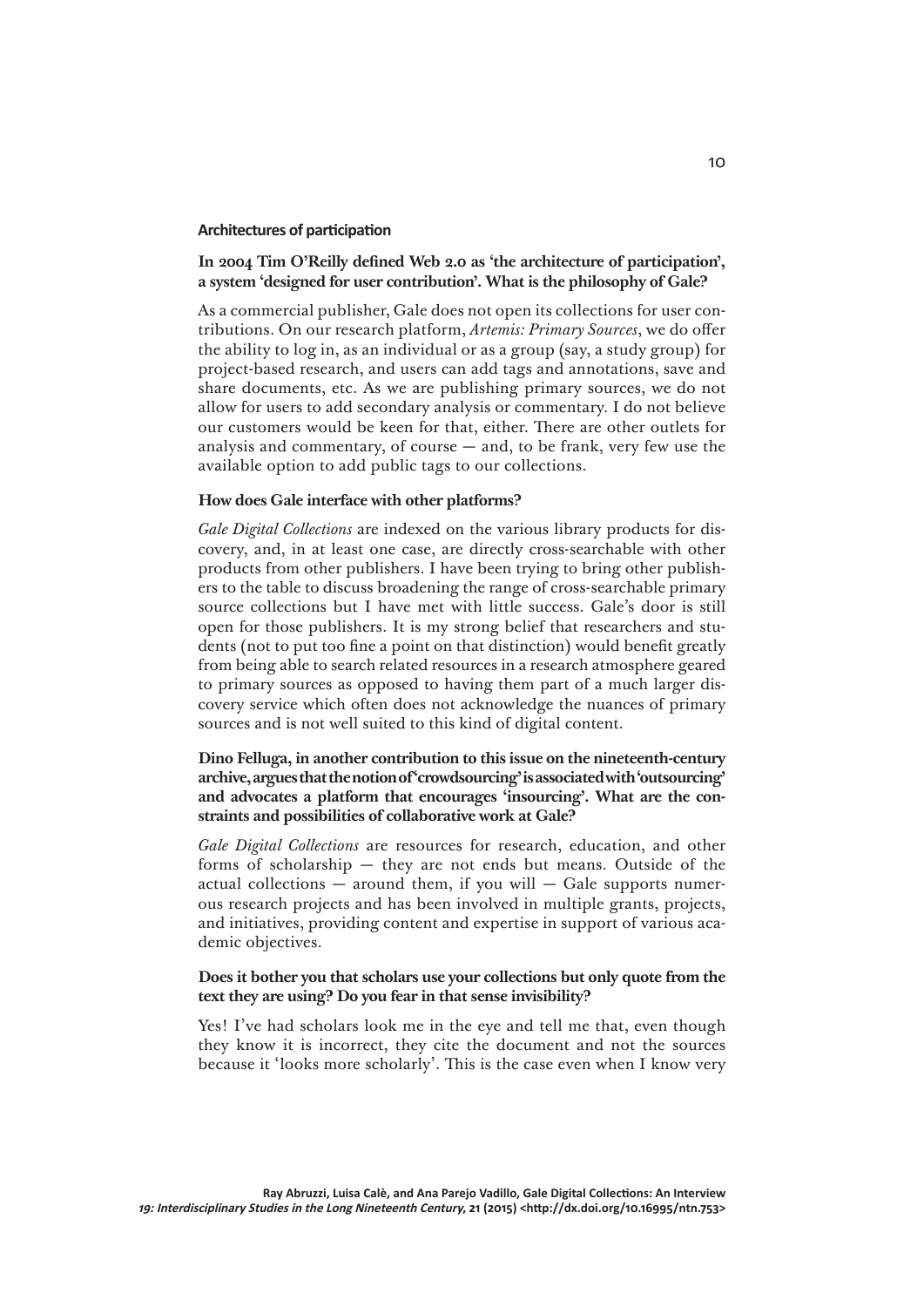well there is only one copy of a particular document in the world and this particular scholar has never been to see it! I try to explain that one metric librarians (those who make decisions about acquiring resources) measure a product by is the number of citations to the databases themselves. When they are not cited properly, that resource is losing value and the acquisition of further resources at that library is less likely. We teach students to cite sources properly — it is baffling when the teachers themselves ignore their own instructions. (That is not to say this is always the case, to be sure.)

### **Digital change, transformation, and obsolescence**

**There has been a lot of anxiety about the obsolescence and unsustainability of our digital ecologies. How do you see the future of Gale given the current pace of technological innovation?** 

Gale has a number of measures in place to ensure sustainability and access — even in a world without Gale. First, we keep multiple copies of the files and images associated with our archives in multiple locations (the LOCKSS principle). We keep several copies in offices in Connecticut and in Michigan; we ship copies of each collection back to the original/ source institution; and, most importantly, we keep a 'dark archive' with PORTICO, who updates the files as needed to keep pace with new technologies. In the event of a Gale apocalypse, PORTICO would be able to provide the content to our customers and non-customers alike. Additionally, our customers can purchase (at a nominal cost) hard drives of the files and images in the collections they own, and hold local copies for Text Analysis and Data Mining, as well as for preservation.

Without belabouring the point, preservation and access is an area where being a commercial publisher means we invest to keep on top of the archives — we continually improve the means of search and access, and we continually keep our products relevant, because they are commercial assets.

## **What technologies are you experimenting with? Which ones have you rejected and why?**

We are particularly excited about TDM. We are currently developing a service, *Gale DH*, which we are hoping develops as follows. *Gale DH*:

• Hosts the data behind *Gale Digital Collections* in the cloud, where students, researchers, and faculty can access and/or download the full text and metadata from collections such as *ECCO*, *TDA*, *US Declassified Documents Online*, and the many other archival collections currently available on *Artemis: Primary Sources.*